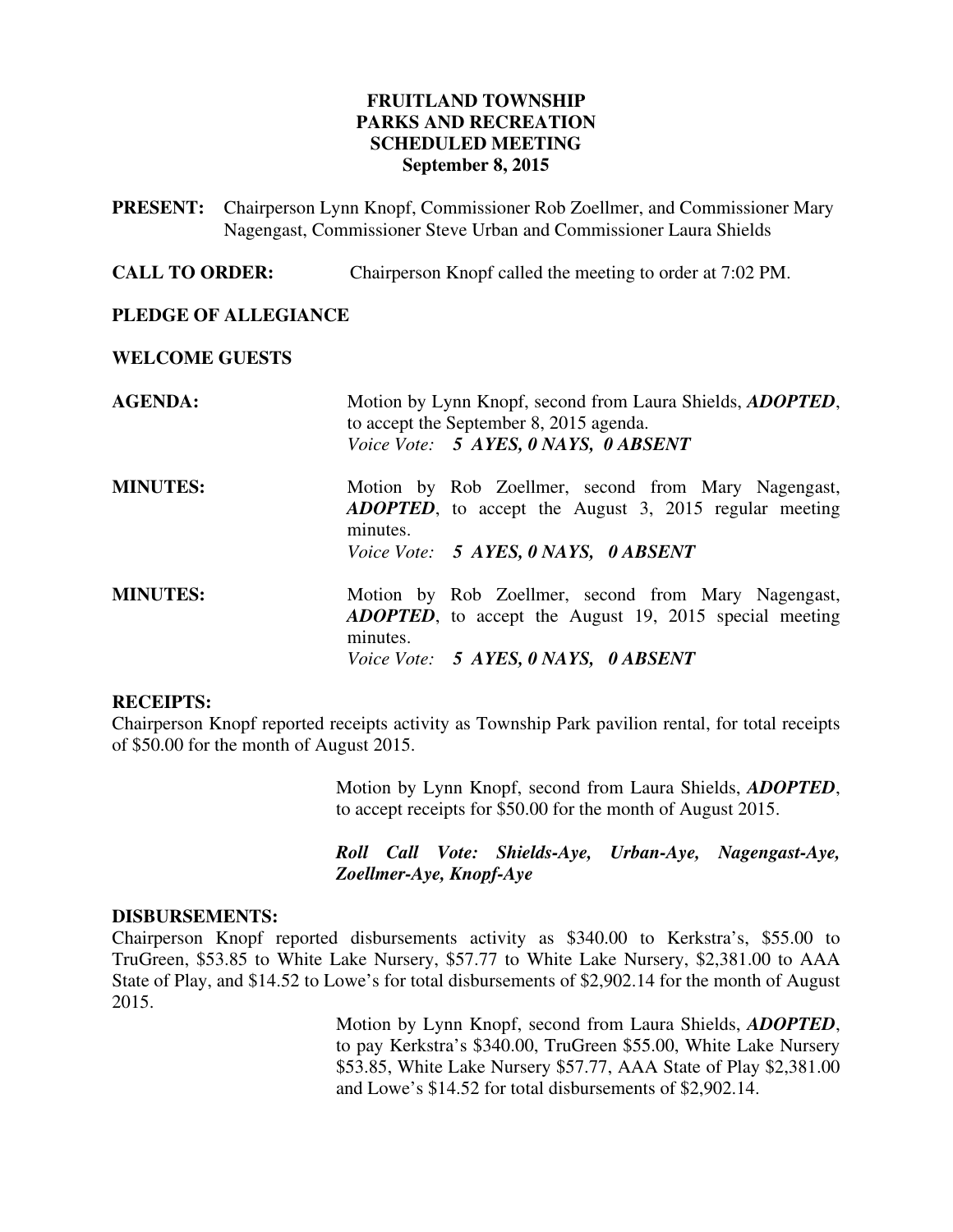*Roll Call Vote: Shields-Aye, Urban-Aye, Nagengast-Aye, Zoellmer-Aye, Knopf-Aye,* 

## **OLD BUSINESS:**

**Final Review Master Plan –** Commissioners reviewed the Master Plan and offered the following suggestions: Make Appendix A the summary of the survey results and make Appendix B the resolution of adoption from the Township Board.

> Motion by Laura Shields, second from Lynn Knopf, *ADOPTED*, to send the amended Parks and Recreation Master Plan to the Fruitland Township Board.

> *Roll Call Vote: Shields-Aye, Urban-Aye, Nagengast-Aye, Zoellmer-Aye, Knopf-Aye*

## **NEW BUSINESS:**

**Scheduled Date for Meeting Cancellation – There was discussion of which meeting to cancel** due to the fact that the Commission met on August 19, 2015 for a special meeting. Following discussion it was decided to not cancel any meetings at this time as they may be needed once the Township Board has time to review the Master Plan. This item may be looked at again in the future.

**Walk Through of Nestrom Road Park Boundaries –** Due to darkness, the walk-through was postponed until next meeting.

## **UPDATES:**

Chairperson Knopf stated that she would like everyone to look into pricing for the items they would like to see in the 2016-2017 budget.

Lynn Knopf will look at restrooms; surfacing to restrooms; parking at Marcus Park; handicapped parking at Duck Lake Road Park; and comment cards for all parks.

Rob Zoellmer will look at recycling containers; trail signage and maps; tennis court repairs; pickleball courts; and a net at Duck Lake Road Park.

Mary Nagengast will look at handicap accessible playground equipment.

Steve Urban will look into an outfield for the baseball field.

Laura Shields will look at drinking fountains and tennis court repairs from the past.

## **COMMISSIONERS COMMENTS:**

Motion by Lynn Knopf, second from Laura Shields, *ADOPTED*, to hold the October 5, 2015 Parks and Rec Commission meeting at 6:00 p.m. instead of the normal 7:00 p.m. time in order to do a walk through of Nestrom Road Park.

## *Roll Call Vote: Shields-Aye, Urban-Aye, Nagengast-Aye, Zoellmer-Aye, Knopf-Aye,*